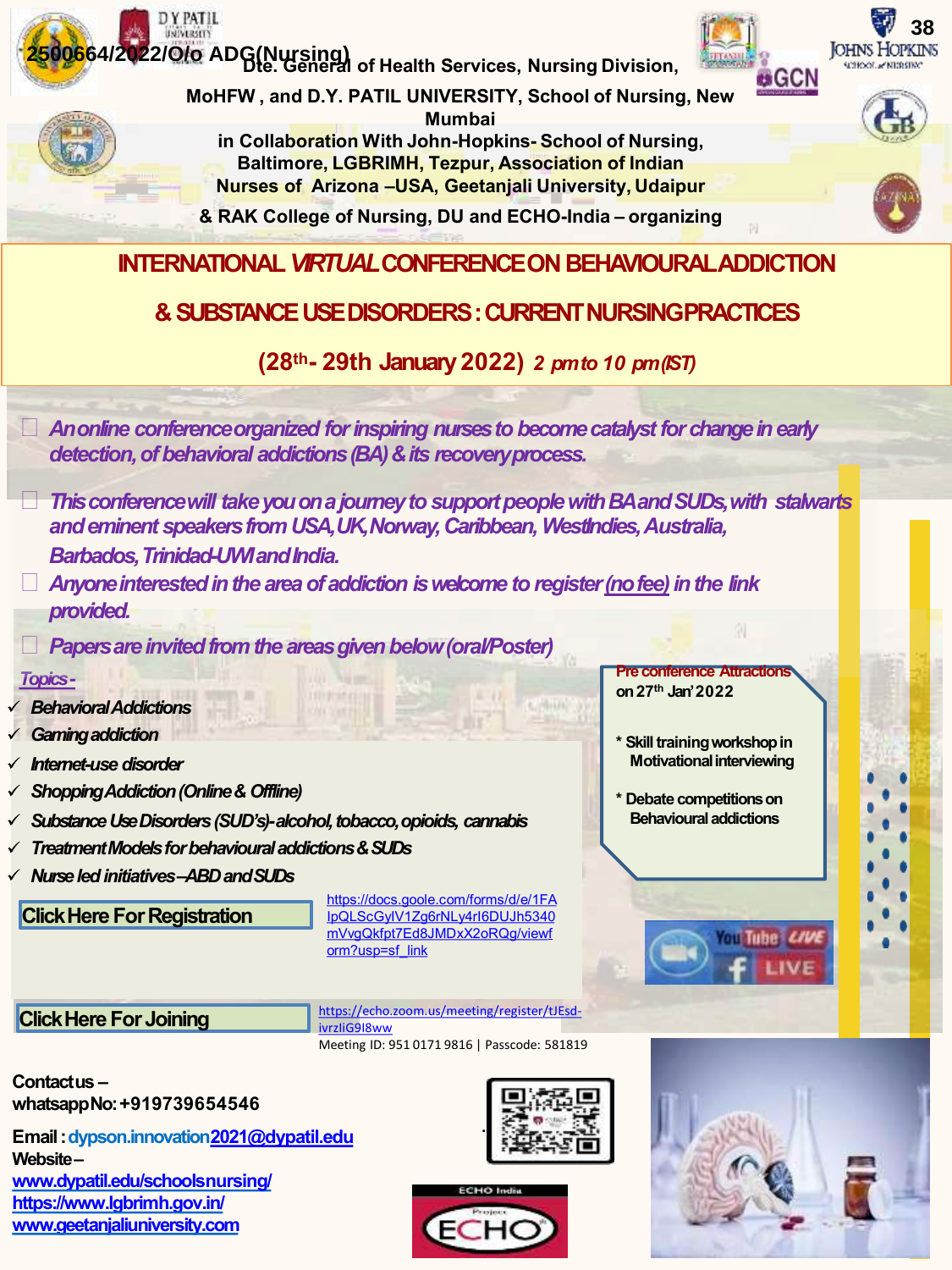## **2500664/2022/O/o ADG(Nursing)**



**Dr Rita Lakhani** DYPatil, Navi Mumbai



**Dr Sandhya Gupta** Health Consultant







**Dr Sunil Kumar DGHS**, Dte.GHS, MoHFW, GOI



**Dr L. Swasticharan** Addl. DDG, Dte. GHS, and Director(EMR), MoHFW,GOI

**Dr R.K. Chaddha** Chief-NDDTC, AIIMS, DELHI



**39**

**Dr Shekhar Saxena**, Harvard TH Global School of Public Health USA



**Dr Rakesh Lal** NDDTC, AIIMS, Delhi

**Dr Virginia Victor,** University of West Indies





**Dr Gail W Stuart** Medical University of South Carolina, USA



**Dr Sandhya Ghai** Geetanjali Univ, Udaipur



**Dr Arunjyoti Baruah** LGBRIMH, Tezpur

**Dr Ampili Umayamma** President, Arizona Indian Nurses Association,USA





**Ms Lakshmi Nair**  Psychiatric Nurse Practitioner Copa Health, Arizona



**Dr Yatan Pal S Balhara** NDDTC,AIIMS,Delhi



**Dr Sandeep Bhalla** Vice President ECHO-INDIA







**Ms Prerna** CON, VMMC & SJH, Delhi



**Ms Manpreet Kaur** KCON, Amritsar



**Dr Joseph Varghese P** M.O.S.C M C H, Ernakulam



**Dr Thasleem Sabith K** GCON, Ernakulam



**Prof Sarah Galvani**  Manchester Metropolitan Univ. UK



**Dr Raka Jain** NDDTC-AIIMS,Delhi,



**Dr Sreevani Rentala** DIMHANS,,Karnataka



**Dr Ferne Louanne Regis**  UWI, Trinidad, and Tobago University West Indies.

**Dr Adarsh Tripathi**, KGMU, Lucknow



**Ms Surbala Devi**  CON, AIIMS,Delhi



**Dr Hari Krishnan GL** GCON, Trivandrum



**Mr Zuber A Sanadi** DYPatil U,Navi Mumbai



**Dr Karobi Das** NINE, PGIMER, Chandigarh



**Dr Naresh Nebhinani** AIIMS, Jodhpur



**Dr Akanksha Ghai,**  Chitkara Univ, Punjab



**Dr Hiramoni Barman** CON, Dibrugarh

**Dr Manoj Sharma** NIMHANS Bengaluru

**Mr Francis Moothedan** M.O.S.C. M C H, Ernakulam

**Dr Namitha Subrahmanyam**  M.O.S.C M C H, Ernakulam

**Dr Sushil K Maheshwari**  UCON, Faridcot

**Dr Alka R. Goyal**<br>Oslo Metropolitan University,<br>Norway





**Dr Renju S Baby** AIIMS, Bhubneshver

**Dr Tamar Rodney**, Johns-Hopkins,Baltimorre. USA

**Dr Sumity Arora** CON, DDU,NewDelhi

**Dr Maya SAhu** TMU Moradabad,

**Mr Chris Thomas**  Global Institute, Mount Abu

**Dr Arpit Parmar**, AIIMS, Bhubneshver





**Dr Monika Sharma** CON, AIIMS,Bhatinda



**Ms Laxmi Kumari** AIIMS,Delhi



**Mr Hemant Ram Ganesh**<br>Northwest Regional Authority, Trinidad and Tobago





**Dr Yogeshwar P. Goswami**  Geetanjali Univ, Udaipur







**Dr Shree Mishra** AIIMS,Bhubneshver



















**Dr R K Lenin Singh** RIMS, Manipur

**Dr Daisy Thomas** RAKCON,DU, Delhi.



**Dr Keerti Singh** UWI, Barbados